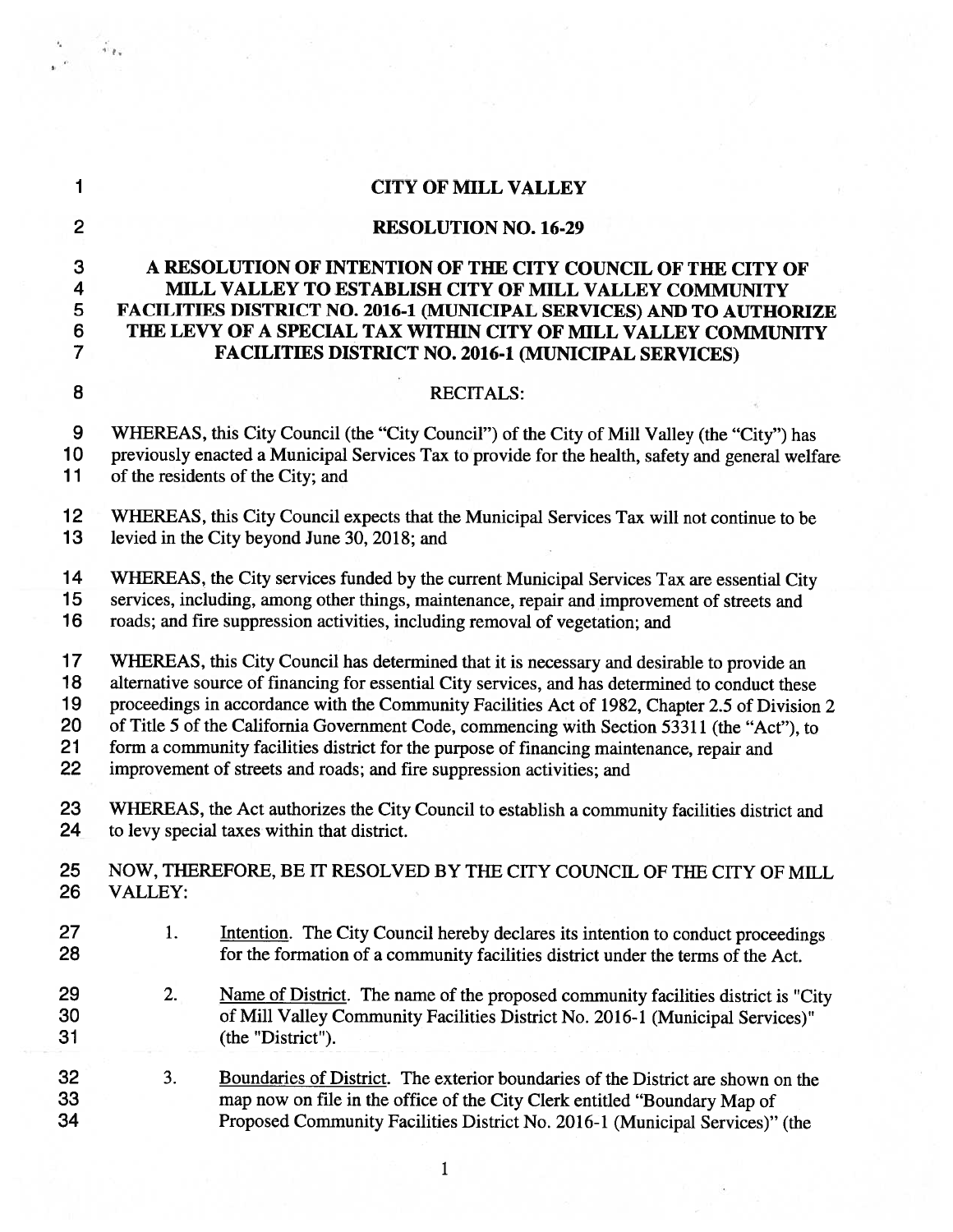| 35<br>36<br>37<br>38<br>39<br>40<br>41<br>42<br>43                                     |    | "Map"). The Map indicates by a boundary line, the extent of the territory<br>included in the proposed District and shall govern for all details as to the extent of<br>the District. On the original and one copy of the Map, the City Clerk shall<br>endorse the certificate evidencing the date and adoption of this Resolution. The<br>City Clerk shall file the original of the Map in her office and, within fifteen days<br>after the adoption of this Resolution, the City Clerk shall file a copy of the Map so<br>endorsed in the records of the County Recorder, County of Marin, State of<br>California, and in any event this Map shall be filed no later than fifteen days<br>before the public hearing specified in Section 6 below.                                                                                                                                                                                                                                                                                                                                                                                                                                    |  |  |
|----------------------------------------------------------------------------------------|----|---------------------------------------------------------------------------------------------------------------------------------------------------------------------------------------------------------------------------------------------------------------------------------------------------------------------------------------------------------------------------------------------------------------------------------------------------------------------------------------------------------------------------------------------------------------------------------------------------------------------------------------------------------------------------------------------------------------------------------------------------------------------------------------------------------------------------------------------------------------------------------------------------------------------------------------------------------------------------------------------------------------------------------------------------------------------------------------------------------------------------------------------------------------------------------------|--|--|
| 44<br>45<br>46<br>47                                                                   | 4. | Services and Facilities. The type of public services and facilities proposed to be<br>provided within the District and to be financed under the Act shall consist of those<br>services and facilities set forth on Exhibit "A" (the "Services and Facilities"),<br>attached hereto and incorporated herein by reference.                                                                                                                                                                                                                                                                                                                                                                                                                                                                                                                                                                                                                                                                                                                                                                                                                                                              |  |  |
| 48                                                                                     | 5. | Special Tax.                                                                                                                                                                                                                                                                                                                                                                                                                                                                                                                                                                                                                                                                                                                                                                                                                                                                                                                                                                                                                                                                                                                                                                          |  |  |
| 49<br>50                                                                               |    | Except where funds are otherwise available to pay for the Services and<br>a.<br>Facilities, it is the intention of the City Council, commencing Fiscal Year                                                                                                                                                                                                                                                                                                                                                                                                                                                                                                                                                                                                                                                                                                                                                                                                                                                                                                                                                                                                                           |  |  |
| 51<br>52<br>53<br>54<br>55<br>56<br>57<br>58<br>59<br>60<br>61<br>62<br>63<br>64<br>65 |    | 2017-2018, to levy annually in accordance with procedures contained in<br>the Act a special tax (the "Special Tax") within the District sufficient to<br>pay for the costs thereof, including incidental expenses. The types of<br>incidental expenses proposed to be incurred are set forth in Exhibit "B."<br>The Special Tax will be secured by recordation of a continuing lien<br>against all non-exempt real property in the District and will be collected in<br>the same manner as ordinary ad valorem property taxes are collected, or in<br>such other manner as may be provided by the City Council including,<br>without limitation, direct billing of the affected property owner, and shall<br>be subject to the same penalties, procedure, sale and lien priority in case of<br>delinquency as applicable for ad valorem property taxes. In the first year<br>in which the Special Tax is levied, the levy shall include a sum sufficient<br>to repay to the City all amounts, if any, transferred to the District pursuant<br>to Section 53314 of the Act and interest thereon. The authority to levy the<br>Special Tax will expire following Fiscal Year 2026-2027. |  |  |
| 66<br>67<br>68<br>69<br>70<br>71<br>72                                                 |    | The proposed Rate and Method of Apportionment of the Special Tax (the<br>b.<br>"Rate and Method") among parcels of real property in the District, in<br>sufficient detail to allow each resident or landowner within the proposed<br>District to estimate the maximum amount such resident or owner will have<br>to pay, is shown in Exhibit "C," attached hereto and incorporated herein<br>by reference. The City Council hereby determines the Rate and Method<br>set forth in Exhibit "C" to be reasonable.                                                                                                                                                                                                                                                                                                                                                                                                                                                                                                                                                                                                                                                                       |  |  |
| 73<br>74                                                                               | 6. | Hearing. A public hearing on the establishment of the District, the extent of the<br>District, the furnishing of Services and Facilities within the District, and the                                                                                                                                                                                                                                                                                                                                                                                                                                                                                                                                                                                                                                                                                                                                                                                                                                                                                                                                                                                                                 |  |  |

 $\ddot{\phantom{0}}$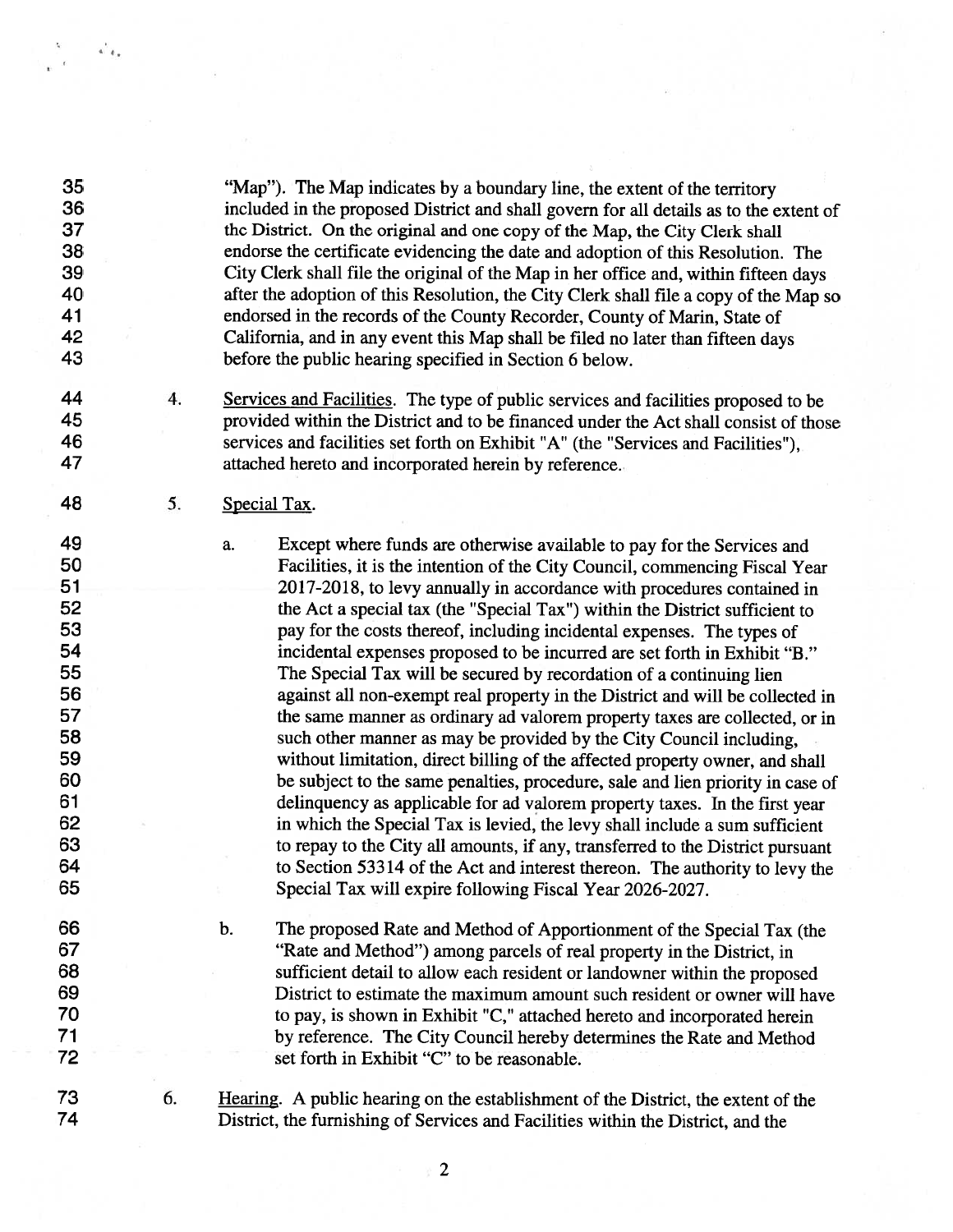| 75<br>76<br>77<br>78<br>79<br>80                   |     | proposed Rate and Method (the "Hearing") shall be held on August 1, 2016, at<br>6:30 p.m., or as soon thereafter as practicable, at the chambers of the City Council<br>of the City of Mill Valley, 26 Corte Madera Avenue, Mill Valley, California<br>94941. At the Hearing, any interested person or taxpayer, including all persons<br>owning lands or registered to vote within the proposed District, may appear and<br>be heard.                                                                                                                                                                                                                                                              |
|----------------------------------------------------|-----|-----------------------------------------------------------------------------------------------------------------------------------------------------------------------------------------------------------------------------------------------------------------------------------------------------------------------------------------------------------------------------------------------------------------------------------------------------------------------------------------------------------------------------------------------------------------------------------------------------------------------------------------------------------------------------------------------------|
| 81<br>82<br>83<br>84                               | 7.  | Report. The Staff of the City is directed to study the proposed District and<br>prepare for filing at the Hearing the report required by Section 53321.5 of the Act.<br>The staff of the City may delegate to consultants of the City the duty to perform<br>the study and prepare the report.                                                                                                                                                                                                                                                                                                                                                                                                      |
| 85<br>86<br>87<br>88<br>89<br>90<br>91<br>92<br>93 | 8.  | Advances. The City may accept advances of funds or work in-kind from any<br>source, including, but not limited to, private persons or private entities, and is<br>authorized and directed to use such funds or that work in-kind for any authorized<br>purpose, including, but not limited to, paying any cost incurred by the City in<br>creating the District. The City may enter into an agreement with the person or<br>entity advancing the funds or work-in-kind, to repay all or a portion of the funds<br>advanced, or to reimburse the person or entity for the value, or cost, whichever is<br>less, of the work-in-kind, as determined by the City Council, with or without<br>interest. |
| 94<br>95<br>96<br>97<br>98<br>99                   | 9.  | Published Notice. The City Clerk is hereby directed to publish a notice of the<br>Hearing ("Notice") pursuant to Section 6061 of the California Government Code<br>in a newspaper of general circulation published in the area of the proposed<br>District. Such Notice shall be substantially in the form specified in Section 53222<br>of the Act. Publication of the Notice shall be completed at least seven days prior<br>to the date of the Hearing.                                                                                                                                                                                                                                          |
| 100<br>101<br>102<br>103                           | 10. | Voting. Should the City Council determine to form the District, an election will<br>be held within the District to authorize the levy of the Special Tax in accordance<br>with the procedures contained in Section 53326 of the Act and the vote shall be<br>by the registered voters of the District.                                                                                                                                                                                                                                                                                                                                                                                              |
| 104<br>105<br>106<br>107<br>108<br>109<br>110      | 11. | Exemptions from Special Tax. Except as may otherwise be provided in Exhibit<br>"B" hereto or by law, all lands owned by any public entity, including the United<br>States, the State of California and/or the City, or any departments or political<br>subdivisions thereof, shall be omitted from the levy of the Special Tax to be made<br>to cover the costs and expenses of the Services and Facilities. In addition,<br>reference is hereby made to Exhibit "C" for a description of other lands which<br>shall be omitted from the levy of the Special Tax.                                                                                                                                   |
| 111<br>112                                         | 12. | Election to Perform Work. Pursuant to 53329.5(c) of the Act, the City Council<br>finds that, in its opinion, the public interest will not be served by allowing                                                                                                                                                                                                                                                                                                                                                                                                                                                                                                                                     |

.'.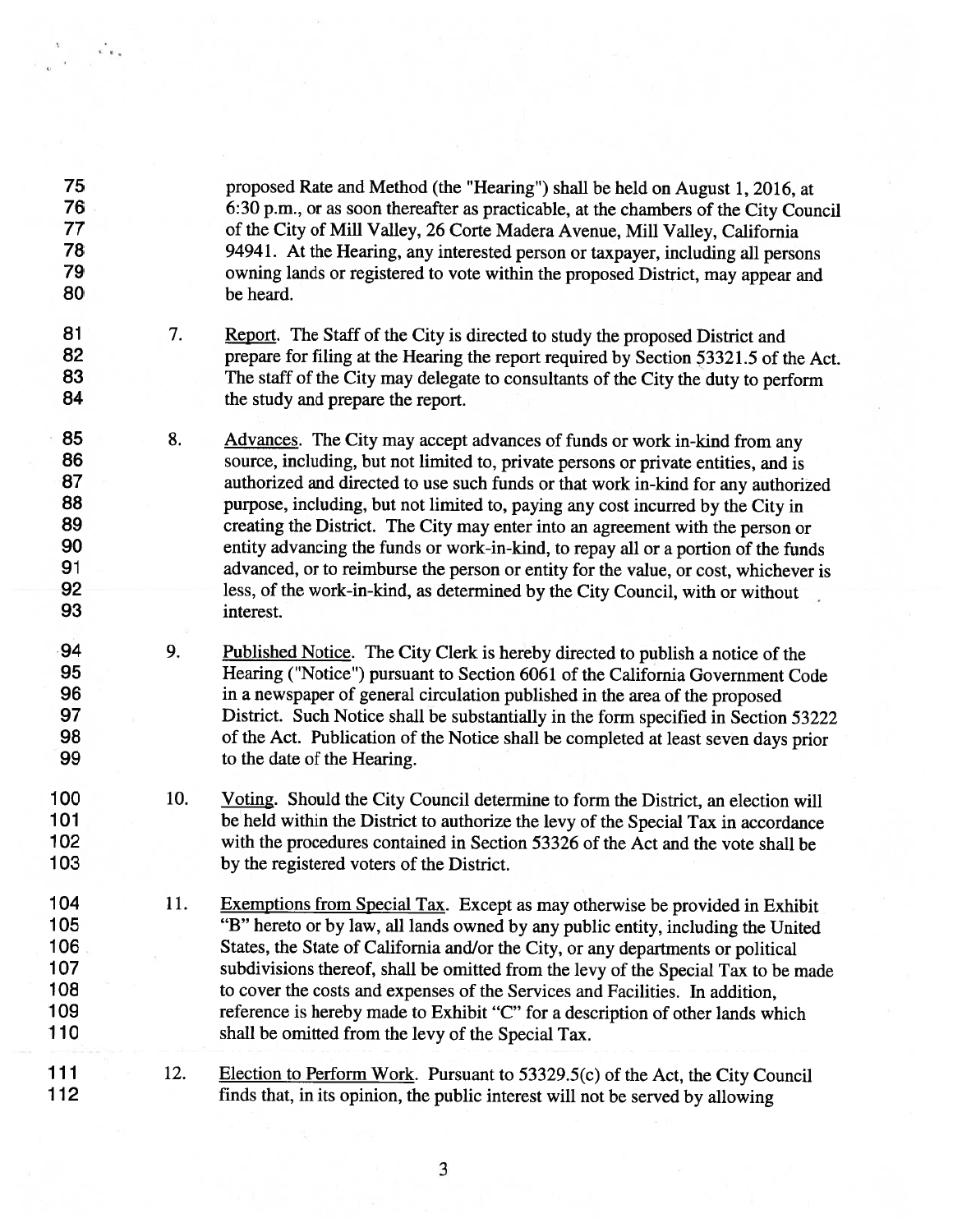| 113<br>114 | 53329.5(a)      | property owners in the District to enter into a contract pursuant to Section |
|------------|-----------------|------------------------------------------------------------------------------|
| 115        |                 | PASSED AND ADOPTED this 20th day of June, 2016, by the following vote:       |
| 116        | AYES:           | McEntee, Moulton-Peters, Wickham, Sloan, McCauley                            |
| 117        | <b>NOES:</b>    | None                                                                         |
| 118        | <b>ABSENT:</b>  | None                                                                         |
| 119        | <b>ABSTAIN:</b> | None                                                                         |
|            |                 |                                                                              |

V)

' ..

 

**ATTEST:** Í 

126 Seth Allingham<br>127 Deputy City Cle Deputy City Clerk/Administrative Analyst

 

aul Mayor John McCauley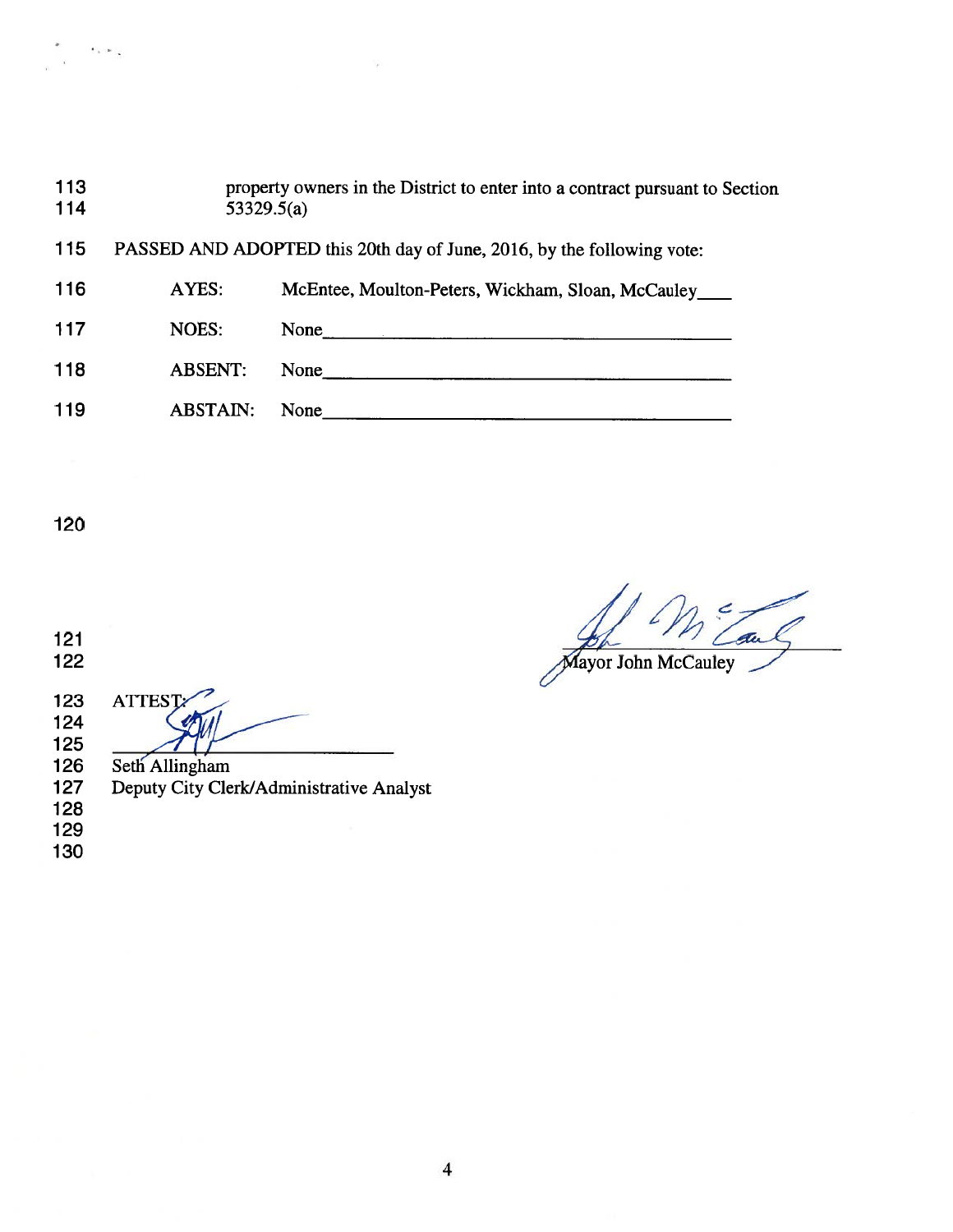| 130        | <b>EXHIBIT "A"</b>                                                                                                                                                               |
|------------|----------------------------------------------------------------------------------------------------------------------------------------------------------------------------------|
| 131        | <b>DESCRIPTION OF SERVICES AND FACILITIES</b>                                                                                                                                    |
| 132        | Authorized Services and Facilities shall be the following:                                                                                                                       |
| 133        | Maintenance, Repair, and Improvement of Streets and Roads<br>٠                                                                                                                   |
| 134        | Fire Suppression Activities, Including Removal of Vegetation<br>٠                                                                                                                |
| 135<br>136 | All other tangible property with an expected useful life of 5 years or longer<br>$\blacksquare$<br>necessary or useful for, or in connection with, the authorized services above |

'.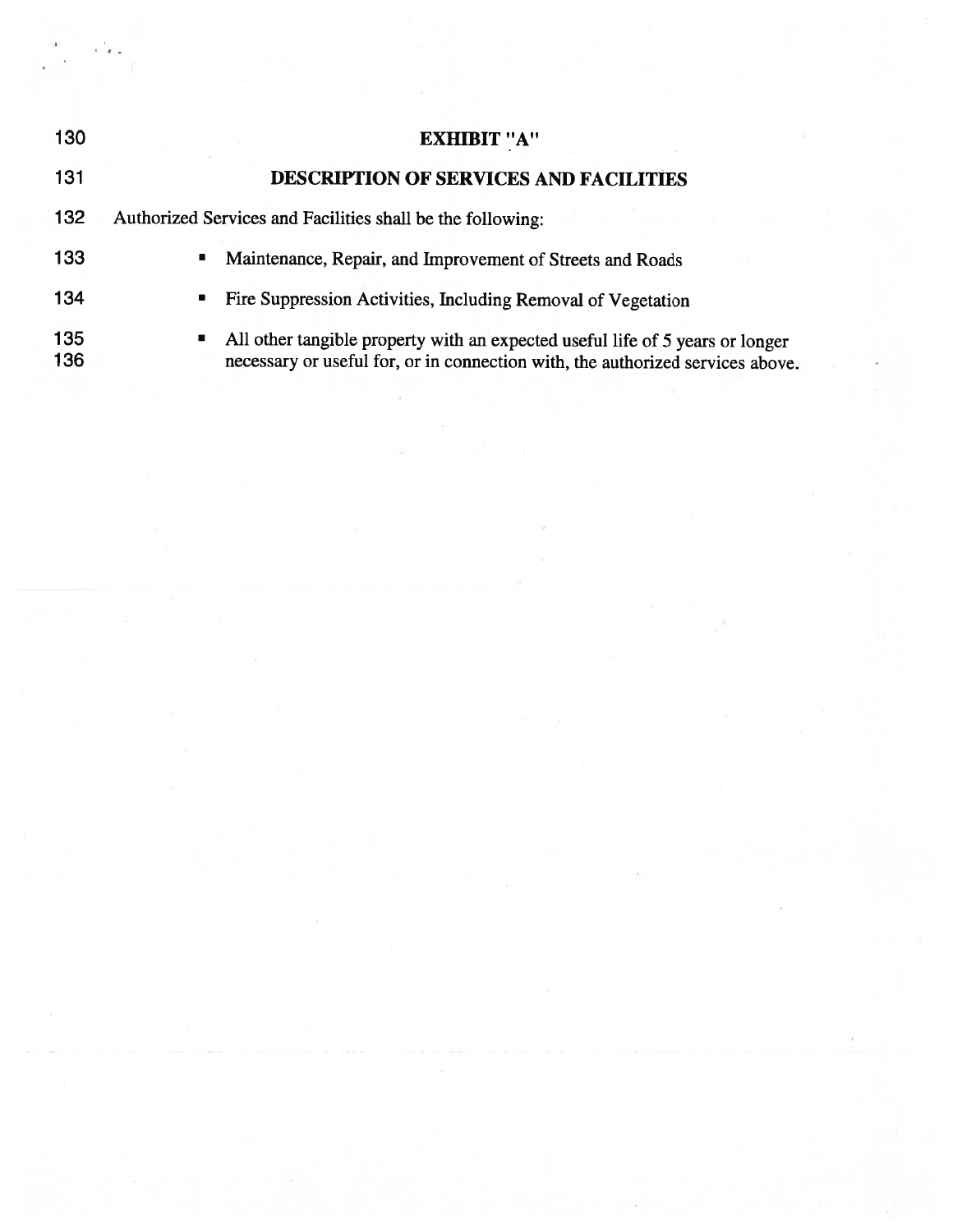| 137                                    | <b>EXHIBIT "B"</b>                                                                                                                                                                                                                                                                                                                                                                                                                                                                                                      |
|----------------------------------------|-------------------------------------------------------------------------------------------------------------------------------------------------------------------------------------------------------------------------------------------------------------------------------------------------------------------------------------------------------------------------------------------------------------------------------------------------------------------------------------------------------------------------|
| 138<br>139                             | <b>INCIDENTAL EXPENSES</b>                                                                                                                                                                                                                                                                                                                                                                                                                                                                                              |
| 140<br>141<br>142<br>143<br>144<br>145 | The cost of the Services and Facilities shall include incidental expenses, including<br>costs associated with formation of the District, determination of the amount of the Special<br>Tax, collection of the Special Tax, payment of the Special Tax, costs incurred in order to<br>carry out the authorized purposes of the District, and the costs of engineering, inspecting,<br>coordinating, completing, planning and designing the Services and Facilities, including<br>the costs of environmental evaluations. |
| 146<br>147<br>148<br>149               | The following incidental expenses are examples of those that may be incurred in<br>the formation of the District:<br>Engineering services,<br>۰                                                                                                                                                                                                                                                                                                                                                                         |
| 150                                    | Publishing, mailing and posting of notices,                                                                                                                                                                                                                                                                                                                                                                                                                                                                             |
| 151                                    | Governmental notification and filing costs,<br>п                                                                                                                                                                                                                                                                                                                                                                                                                                                                        |
| 152                                    | Election costs, and<br>в                                                                                                                                                                                                                                                                                                                                                                                                                                                                                                |
| 153                                    | Charges and fees of the City other than those waived.<br>$\blacksquare$                                                                                                                                                                                                                                                                                                                                                                                                                                                 |
| 154<br>155                             | The following incidental expenses are examples of those that may be incurred in each<br>annual Special Tax levy:                                                                                                                                                                                                                                                                                                                                                                                                        |
| 156                                    | Necessary consultant costs,<br>$\blacksquare$                                                                                                                                                                                                                                                                                                                                                                                                                                                                           |
| 157                                    | Costs of posting and collecting the special taxes, and                                                                                                                                                                                                                                                                                                                                                                                                                                                                  |
| 158                                    | Administrative costs of the City related to each annual Special Tax levy.                                                                                                                                                                                                                                                                                                                                                                                                                                               |

'.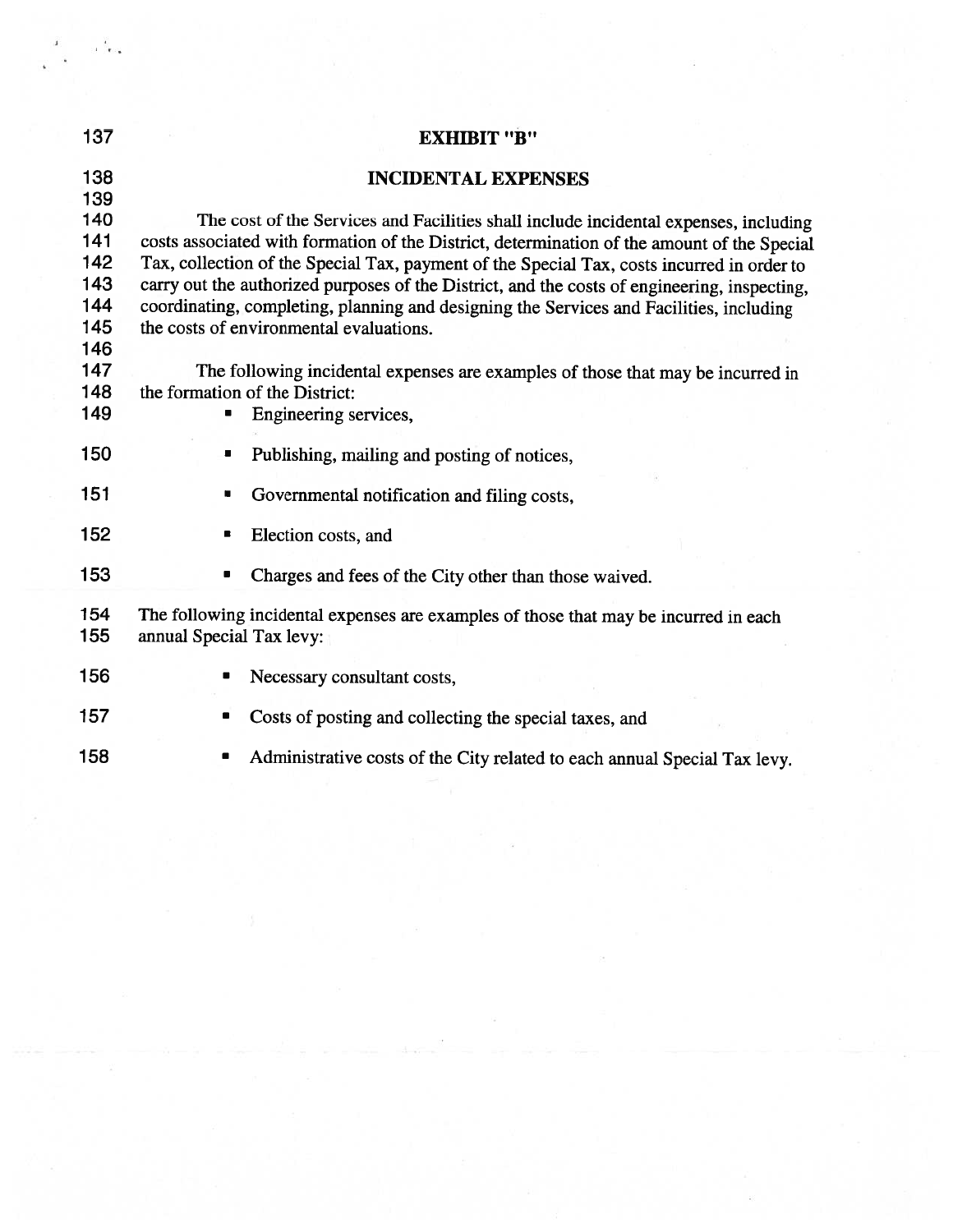| 159 | <b>EXHIBIT "C"</b>                              |
|-----|-------------------------------------------------|
| 160 | RATE AND METHOD OF APPORTIONMENT OF SPECIAL TAX |
| 161 |                                                 |
| 162 | (Please see attached)                           |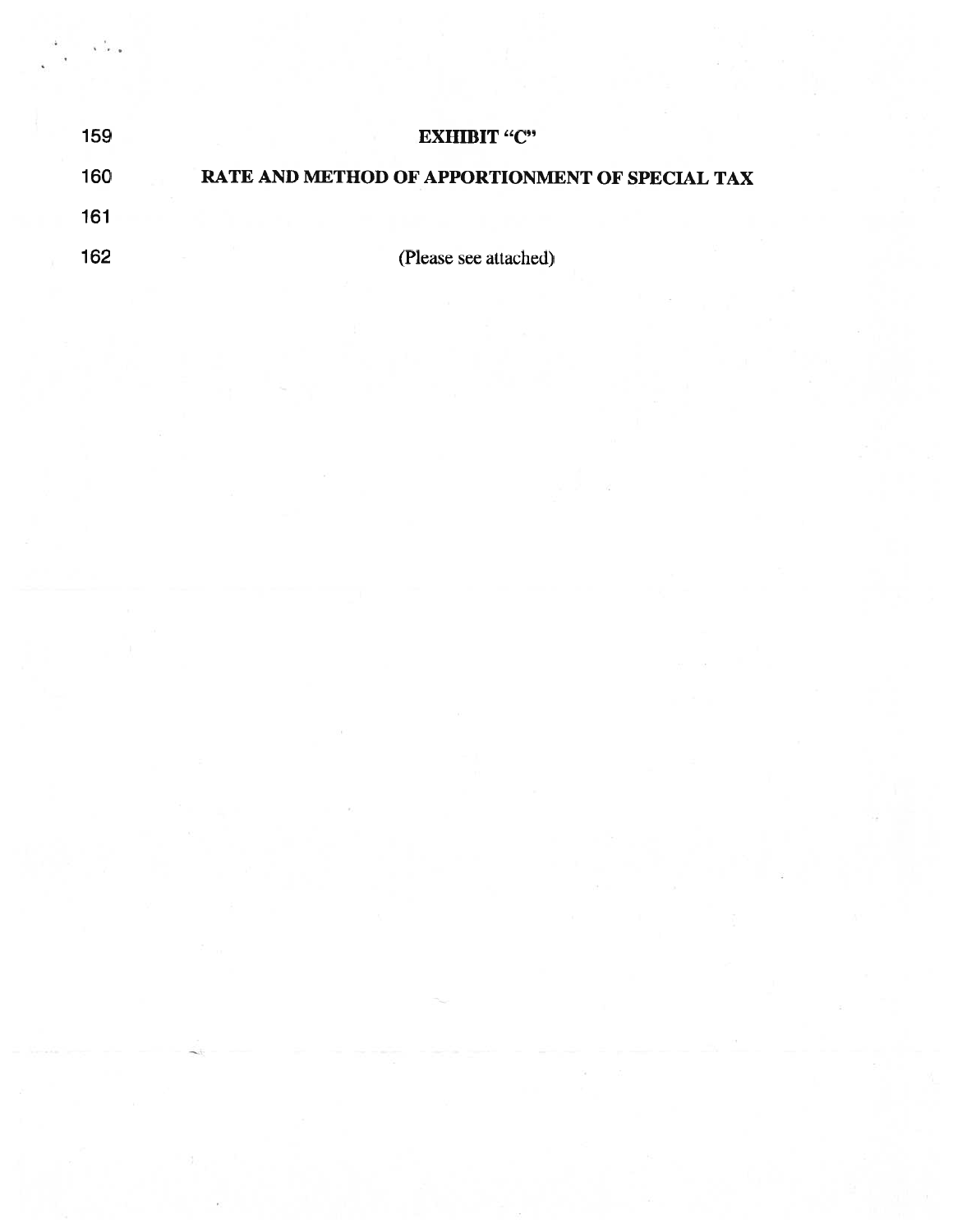| 163 | <b>COMMUNITY FA</b> |
|-----|---------------------|
| 164 | (MUN                |

#### **CILITIES DISTRICT NO. 2016-1 IICIPAL SERVICES)** 165 CITY OF MILL VALLEY 166 MARIN COUNTY, STATE OF CALIFORNIA

## 167 Rate and Method of Apportionment of Special Tax

## 168 I. Definitions

169 "Act" means the Mello-Roos Community Facilities Act of 1982, as amended, commencing with<br>170 section 53311 of the Government Code of the State of California. section 53311 of the Government Code of the State of California.

171 "City" means the City of Mill Valley, California.

172 "CFD 2016-1" means Community Facilities District No. 2016-1 (Municipal Services), City of 173 Mill Valley, Marin County, State of California".

174 "Commercial Property" means any Property used for business, commercial or industrial 175 purposes. purposes.

176 "Council" means the City Council of the City of Mill Valley, Marin County, California.

177 "Dwelling Unit" means a residential living space containing at least bathroom and kitchen<br>178 facilities. facilities.

179 "Fiscal Year" means the period from July 1st of any calendar year through June 30th of the 180 following calendar year.

181 "Improved" means <sup>a</sup> Property for which <sup>a</sup> certificate of occupancy has been issued.

182 "Maximum Annual Special Tax" means the Maximum Annual Special Tax, determined in 183 accordance with Section II below, that may be levied in any Fiscal Year. It is anticipated the

accordance with Section II below, that may be levied in any Fiscal Year. It is anticipated that

184 each year, the Council will levy the Maximum Annual Special Tax authorized.

185 "Multiple Family Residential Property" means <sup>a</sup> Property consisting of two or more Dwelling 186 Units that share common walls, including, but not limited to, duplexes, triplexes, townhomes, 187 condominiums, and apartments.

188 "Occupied" means <sup>a</sup> Property that is occupied as <sup>a</sup> residence or used for commercial purposes 189 for any portion of a Fiscal Year.

190 "Property" means legal parcels (as of March 1 of the previous Fiscal Year, or later if adjustments 191 are made by the County of Marin in its property tax roll after that date, and whether residential or 192 commercial) of real property in private ownership within CFD 2016-1.

193 "Residential Second Unit" means an attached or detached Dwelling Unit in addition to the 194 primary unit allowed in all residential zoning districts that provides complete independent living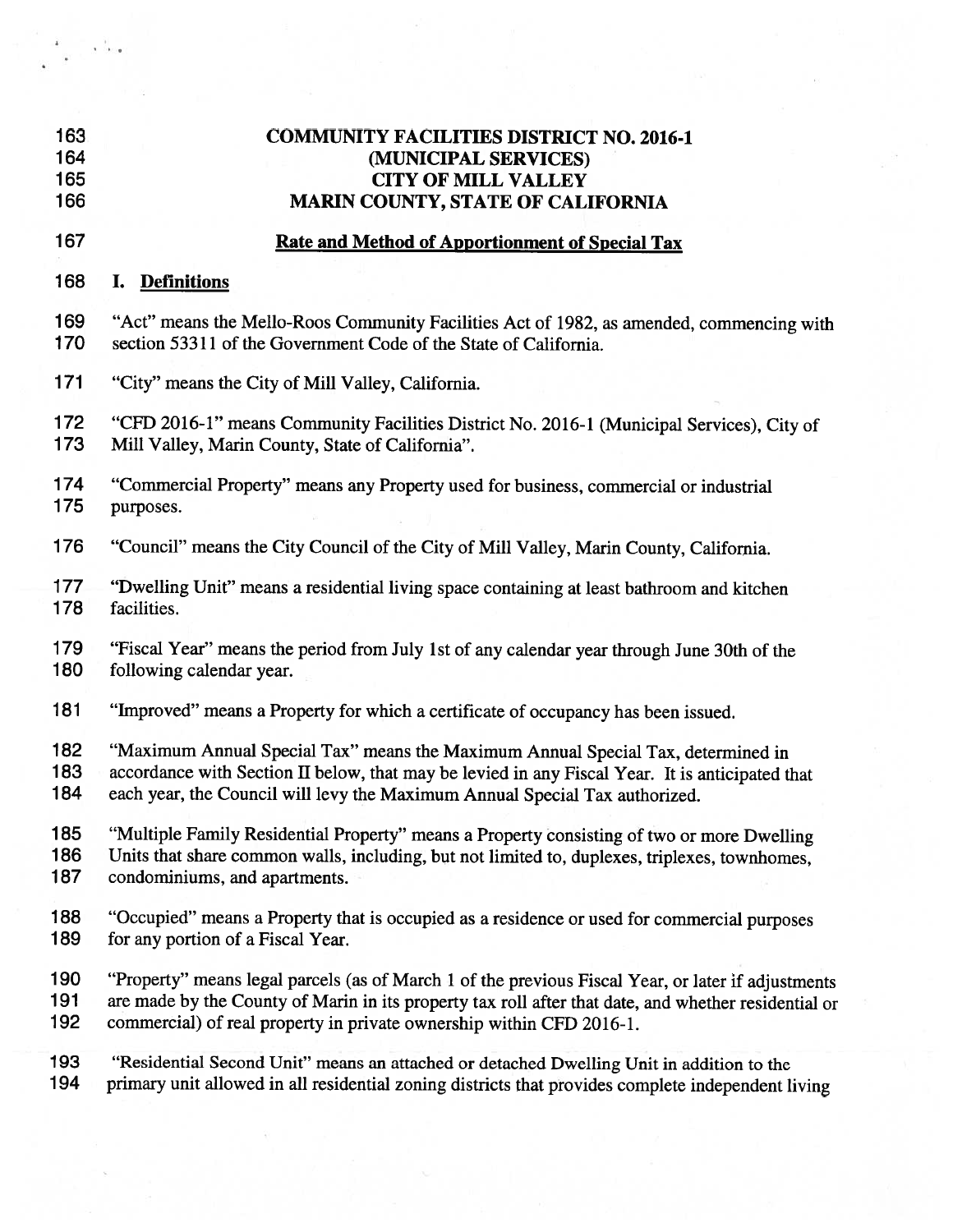195 facilities for one or more persons. A Residential Second Unit may include a kitchen or cooking<br>196 area, sleeping area, or sanitation facilities on the same parcel as the primary unit area, sleeping area, or sanitation facilities on the same parcel as the primary unit.

197 "Resolution" means the Council's Resolution of Intention to form Community Facilities District<br>198 No. 2016-1 and levy a special tax. No. 2016-1 and levy a special tax.

- 199 "Single Family Residential Property" means Property for which a building permit has been<br>200 issued for purposes of constructing one Dwelling Unit or for which building permits have b
- 200 issued for purposes of constructing one Dwelling Unit or for which building permits have been<br>201 issued for the purposes of constructing one Dwelling Unit and one Residential Second Unit
- issued for the purposes of constructing one Dwelling Unit and one Residential Second Unit.
- 202 "Special Tax" means the Special Tax levied pursuant to Sections II and III below to fund the 203 Special Tax Requirement and expiring following Fiscal Year 2026-2027 203 Special Tax Requirement and expiring following Fiscal Year 2026-2027.
- 204 "Special Tax Requirement" is an amount to be determined annually by the Council. It shall be:<br>205 (i) the amount necessary to pay for the types of public services and facilities as set forth in
- 205 (i) the amount necessary to pay for the types of public services and facilities as set forth in 206 Exhibit "A" of the Resolution and for the types of incidental expenses as set forth in Exhibit
- Exhibit "A" of the Resolution and for the types of incidental expenses as set forth in Exhibit "B"
- 207 of the Resolution and such incidental expenses include the administrative costs and expenses to<br>208 carry out the authorized purposes of CFD 2016-1, less (ii) the amount of any funds available to
- 208 carry out the authorized purposes of CFD 2016-1, less (ii) the amount of any funds available to<br>209 pay for the types of public services and facilities as set forth in Exhibit "A" of the Resolution at
- 209 pay for the types of public services and facilities as set forth in Exhibit "A" of the Resolution and 210 for the types of incidental expenses as set forth in Exhibit "B" of the Resolution
- for the types of incidental expenses as set forth in Exhibit "B" of the Resolution.

## 211 II. Maximum Annual Special Tax

- 212 A. Maximum Annual Special Tax Rate
- 213 Each fiscal year, commencing with Fiscal Year 2017-2018, each Property shall be subject to the 214 Maximum Annual Special Tax as follows:
- 215 1. \$266 for an Occupied Dwelling Unit of a Single Family Residential Property and \$133<br>216 for a Residential Second Unit of a Single Family Residential Property. 216 for <sup>a</sup> Residential Second Unit of <sup>a</sup> Single Family Residential Property.
- 217 2. \$266 for the first Dwelling Unit of a Multiple Family Residential Property and \$133 for 218 each additional Dwelling Unit of <sup>a</sup> Multiple Family Residential Property, the total to be 219 allocated equally to each unit; provided, however, that if no unit on <sup>a</sup> Multiple Family 220 Residential Property has more than 700 or more square feet, then the rate shall be \$133 221 for each unit.
- 222 3. \$266 per Occupied Commercial Property containing 2,071 square feet or less.
- 223 4. \$0.12 per square foot for Occupied Commercial Property containing more than 2,071 224 square feet.
- 225

· '.

- 226 Where <sup>a</sup> Commercial Property is Occupied by more than one business, commercial, or industrial
- 227 establishment, the Maximum Annual Special Tax is to be allocated pro rata to each
- 228 establishment on the basis of its square footage.

229 Any Property which is Occupied for any portion of <sup>a</sup> Fiscal Year shall be considered Occupied 230 for the entire Fiscal Year for purposes of determining the Maximum Annual Special Tax

231 applicable to that Property for that Fiscal Year.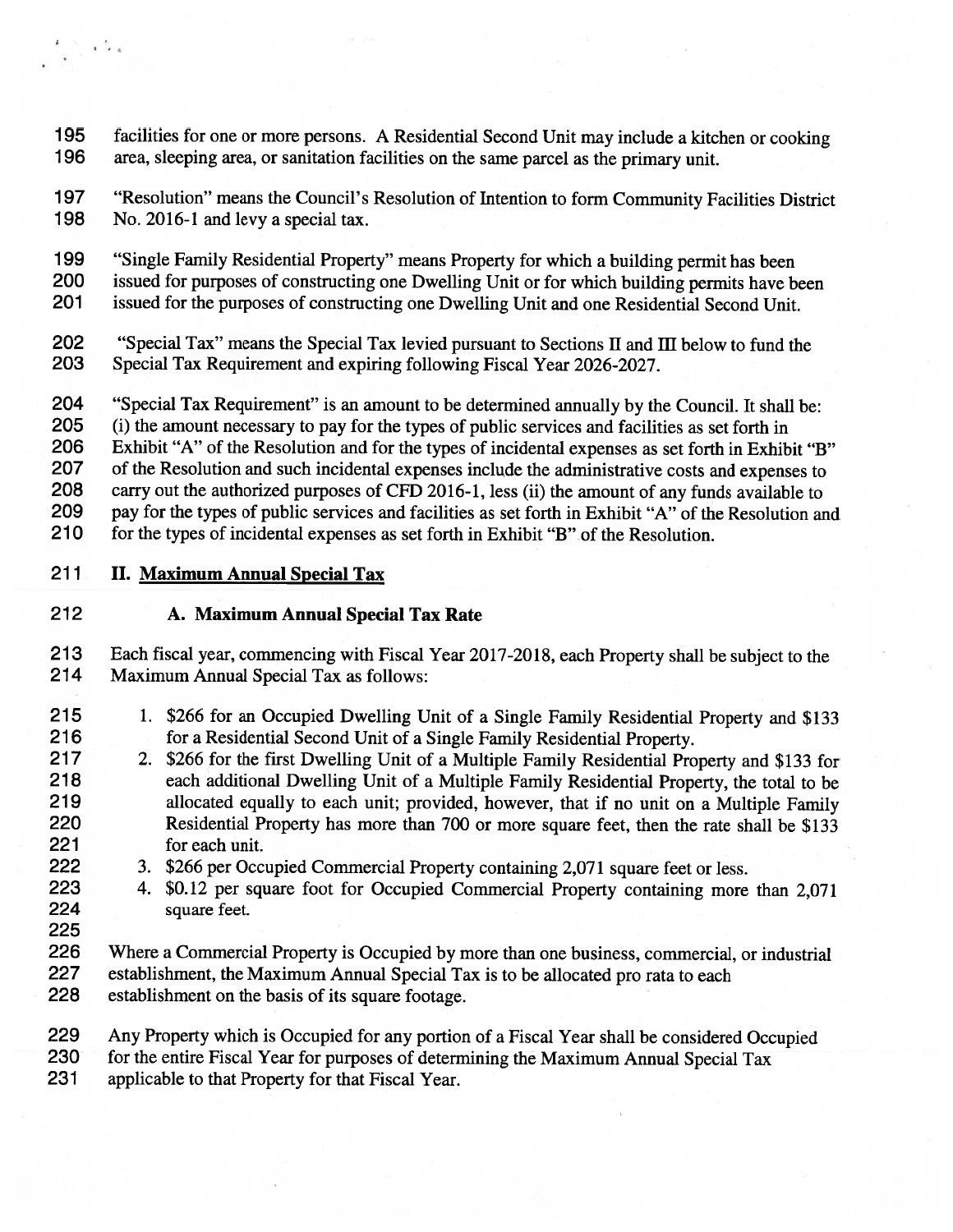232 A Single Family Residential Property or a Multiple Family Residential Property that is never<br>233 Improved or Occupied during the Fiscal Year shall be subject to a Maximum Annual Special Improved or Occupied during the Fiscal Year shall be subject to a Maximum Annual Special Tax 234 of \$66.50 per year. A Commercial Property which is never Improved or Occupied during the<br>235 Fiscal Year shall be subject to a Maximum Annual Special Tax of \$66.50 per year. Proof of 235 Fiscal Year shall be subject to a Maximum Annual Special Tax of \$66.50 per year. Proof of 236 such vacancy or unimproved status for the specified Fiscal Year shall be documented on form 236 such vacancy or unimproved status for the specified Fiscal Year shall be documented on forms<br>237 provided by the City Manager of the City of Mill Valley. Such forms must be submitted in the provided by the City Manager of the City of Mill Valley. Such forms must be submitted in the manner and at the time specified by the City Manager.

239 Beginning with fiscal year 2018-19, the Maximum Annual Special Tax rate shall increase in an 240 amount equal to two percent of such Maximum Annual Special Tax. amount equal to two percent of such Maximum Annual Special Tax.

## B. Exemptions

, '.

242 There are exceptions to this application of the Special Tax set forth below. Where proof is<br>243 required, the proof must be submitted by June 1 in order for the exception to apply in the n 243 required, the proof must be submitted by June 1 in order for the exception to apply in the next<br>244 Fiscal Year. The exceptions are:

Fiscal Year. The exceptions are:

- 1. Parcels in public ownership, which are being used in the performance of <sup>a</sup> public function, shall not be subject to the Special Tax; provided, however, that where public property is leased for private use, the private leasehold interest shall be subject to the Special Tax on the unsecured tax roll;
- 249 2. Property exempt from regular ad valorem property taxation shall not be subject to the 250 Special Tax -- this exception contemplates, for example, churches, condominium Special Tax -- this exception contemplates, for example, churches, condominium 251 complex common areas (to the extent the value of such areas is distributed among the condominium units for purposes of ad valorem taxation), and welfare exemptions: condominium units for purposes of ad valorem taxation), and welfare exemptions;
- 3. Property which is not buildable or developable because of some reasonably permanen<sup>t</sup> incapacity shall not be subject to the Special Tax -- this contemplates odd parcels which for historical or other reasons have not been merged into adjacent parcels, but which, because of size or other reasonably permanen<sup>t</sup> disability, do not or cannot comprise <sup>a</sup> separate building site -- provided the owner thereof has supplied proof of these facts satisfactory to the City (such as confirmation from the planning department) and has agreed to notify the City of any change in these facts (if these facts change, and notification is not given, the parcel shall be subject to the Special Tax from and including the year of the change, plus interest, penalties and costs as if the Special Tax had been levied and not paid); and
- 4. A Dwelling Unit of <sup>a</sup> Single Family Residential Property owned and occupied by <sup>a</sup> resident over 65 years of age and whose income falls at or below the Housing Authority of Marin County's Median Income Scale shall be exemp<sup>t</sup> from the Special Tax.

## **III. Method of Apportionment**

 The Special Taxes shall be levied for each Fiscal Year by the Council so that the amount of Special Tax levied equals the Special Tax Requirement. The Special Tax as determined by the Council shall be stated as <sup>a</sup> percentage of the Maximum Annual Special Tax. The Special Tax on each Property shall be that same percentage of its Maximum Annual Special Tax. It is